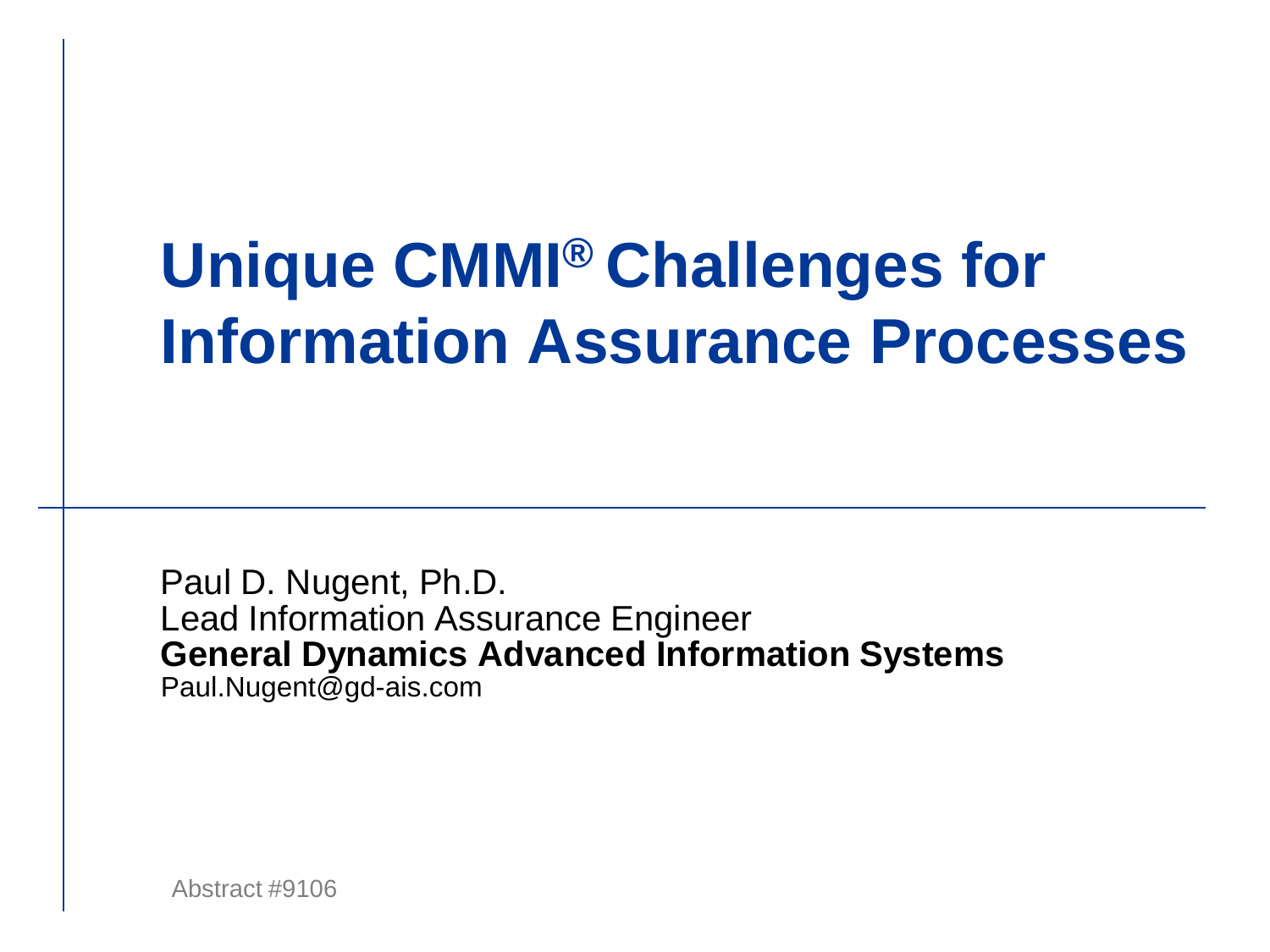#### **Research Question**

• Does the systems engineering discipline of Information Security have unique process implications for CMMI ®





**Promoting National Security Since 1919**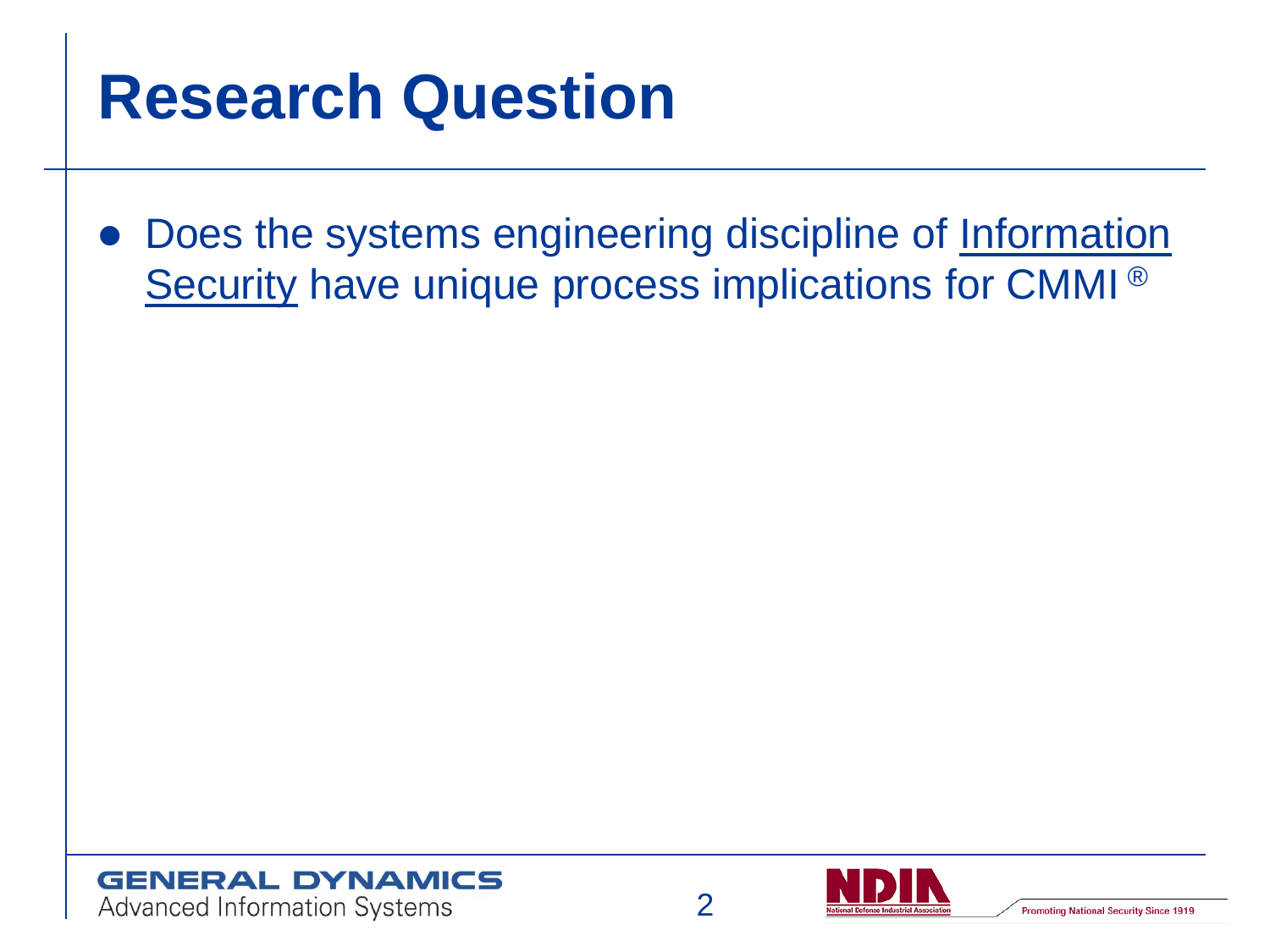# **Philosophy**

- Philosophy of Technology
	- Heidegger *The Question Concerning Technology*
		- *Enframing*
			- Objects as "resources at hand"
			- $\overline{z}$  Inauthentic way of being
				- Failure to conceive whole object (being)
				- Comparison to ancient Greeks
	- z Ihde
		- Technology as extension of self
			- z Extensions of capability to write, build, destroy, etc.

z Implications for experience/identity



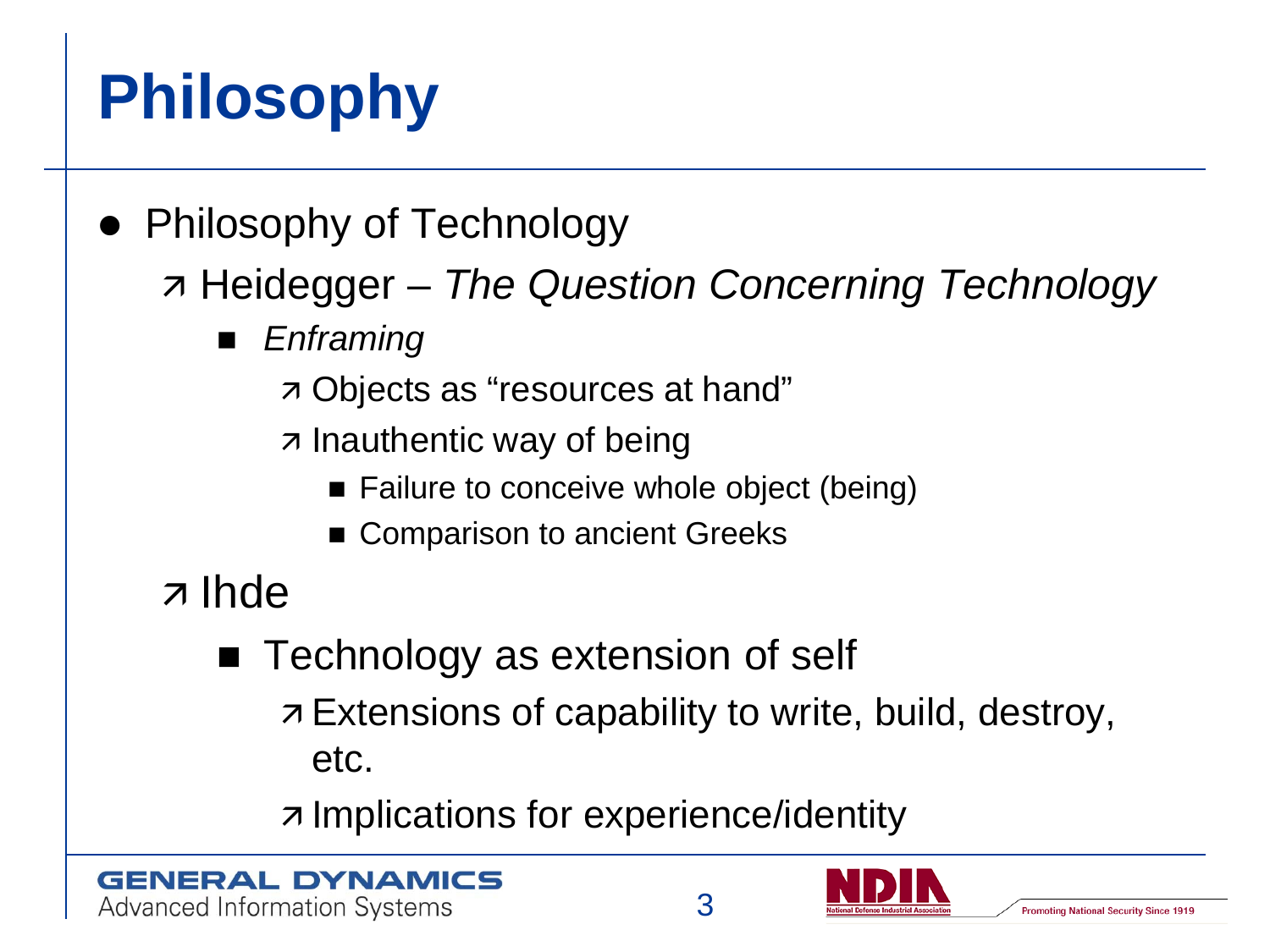# **Capability and Vulnerability**

- Philosophy of technology preoccupied with technology solely as a *capability*
- Fun with etymology
	- *capax* "able to hold much"

*capare* - "to take, grasp"

- Yet what is grasping can be challenged, and whatever is held can be taken away
	- From *vulerare* ("to wound") and *vellere* ("pluck, tear"), we get the word *vulnerability*



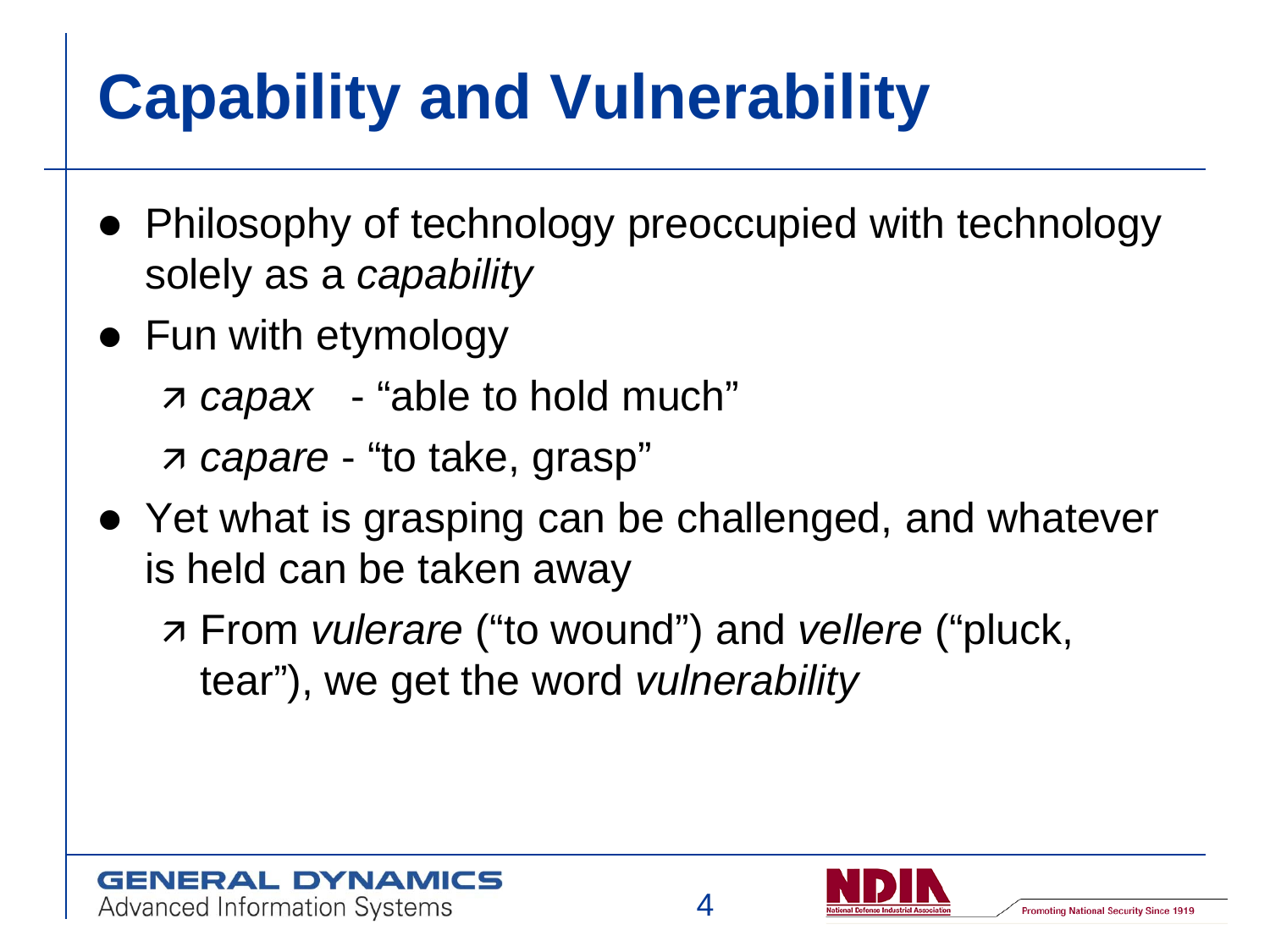# **Vulnerability**

- Maple tree example
	- Capabilities: phloem, xylem, chlorophyll, etc.
	- Vulnerabilities: wind, flood, parasites, hot, cold, etc.
- Vulnerability inherent to systems
- With the conveniences of networks and Internet communications/services comes high risks
	- "Frankenstein's *other* Monster"
- Relationship between capability and vulnerability
- Does vulnerability have special implications for CMMI processes?



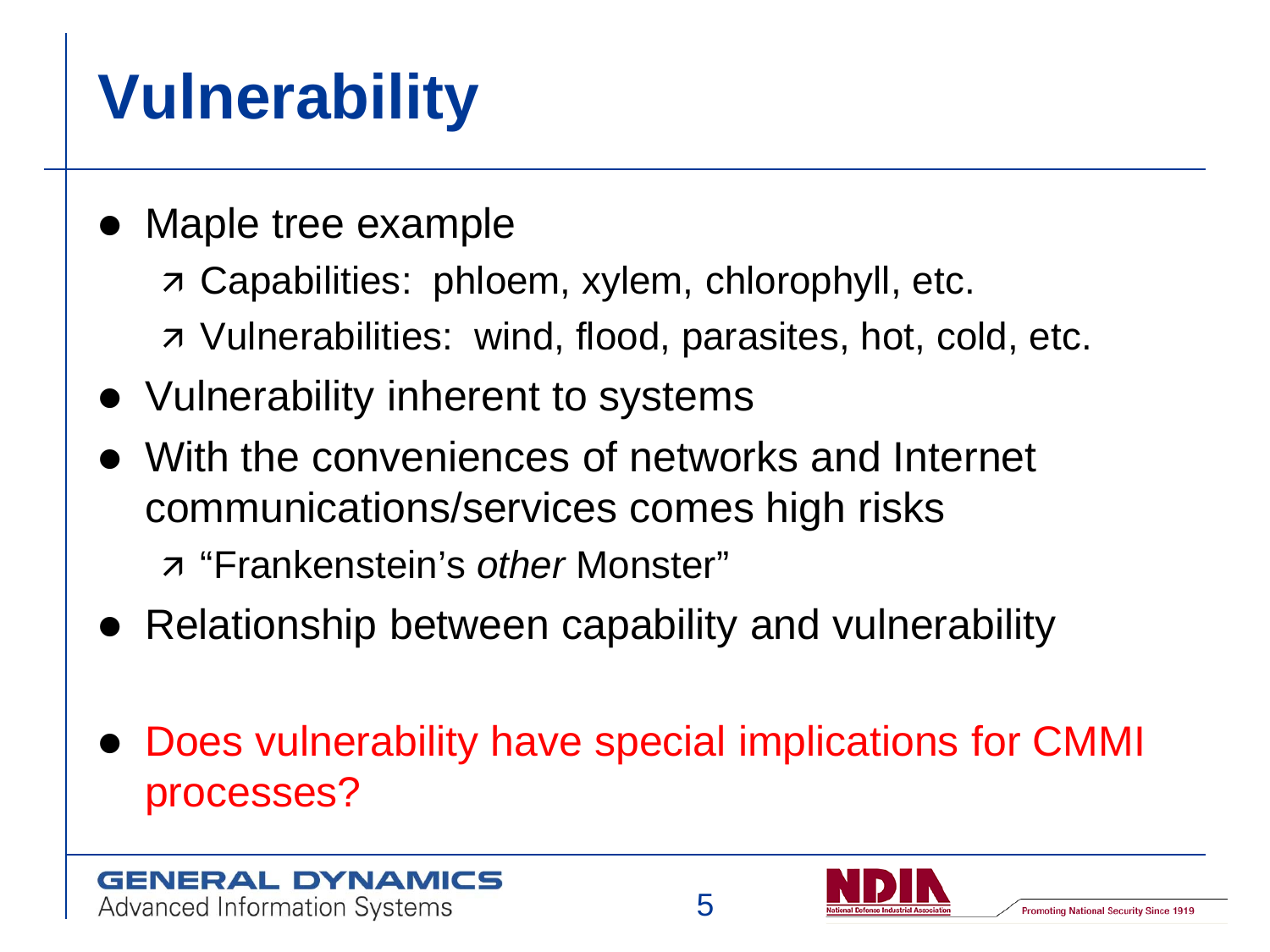#### **Processes Addressing Capability**

- Functional Requirements
- States and modes
- System Architecture



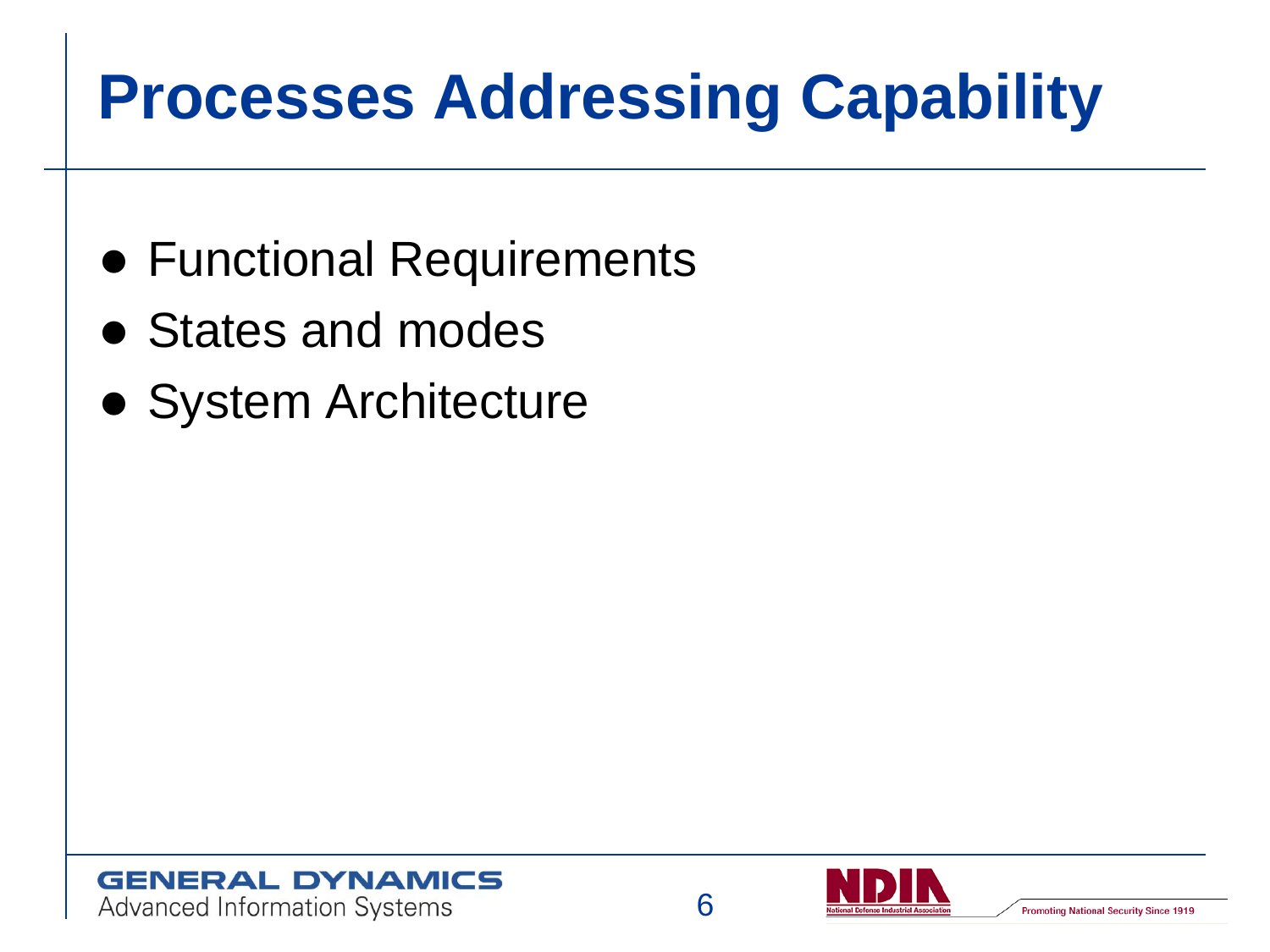# **Processes addressing Vulnerability**

- Are processes to build capability fundamentally different than those to address vulnerability?
	- Safety vulnerable environment (personnel, cost, schedule, assets)
		- Understanding what the system can do to a passive environment
		- Stable environment
		- Minimal understanding of system by environmental actors
	- $\overline{z}$  Reliability vulnerability of system to failure
		- Understanding failure modes (properties of materials, stress environments)
		- Stable environment
		- Minimal understanding of system by environmental actors
	- $\overline{z}$  Information Assurance vulnerability of system to availability, integrity, confidentiality
		- Understanding threats
		- Maximum understanding of environmental actors
		- Example of system scanners (sensitivity of information about vulnerabilities)
- Information assurance requires organizational processes focused on understanding the system and understanding the environment

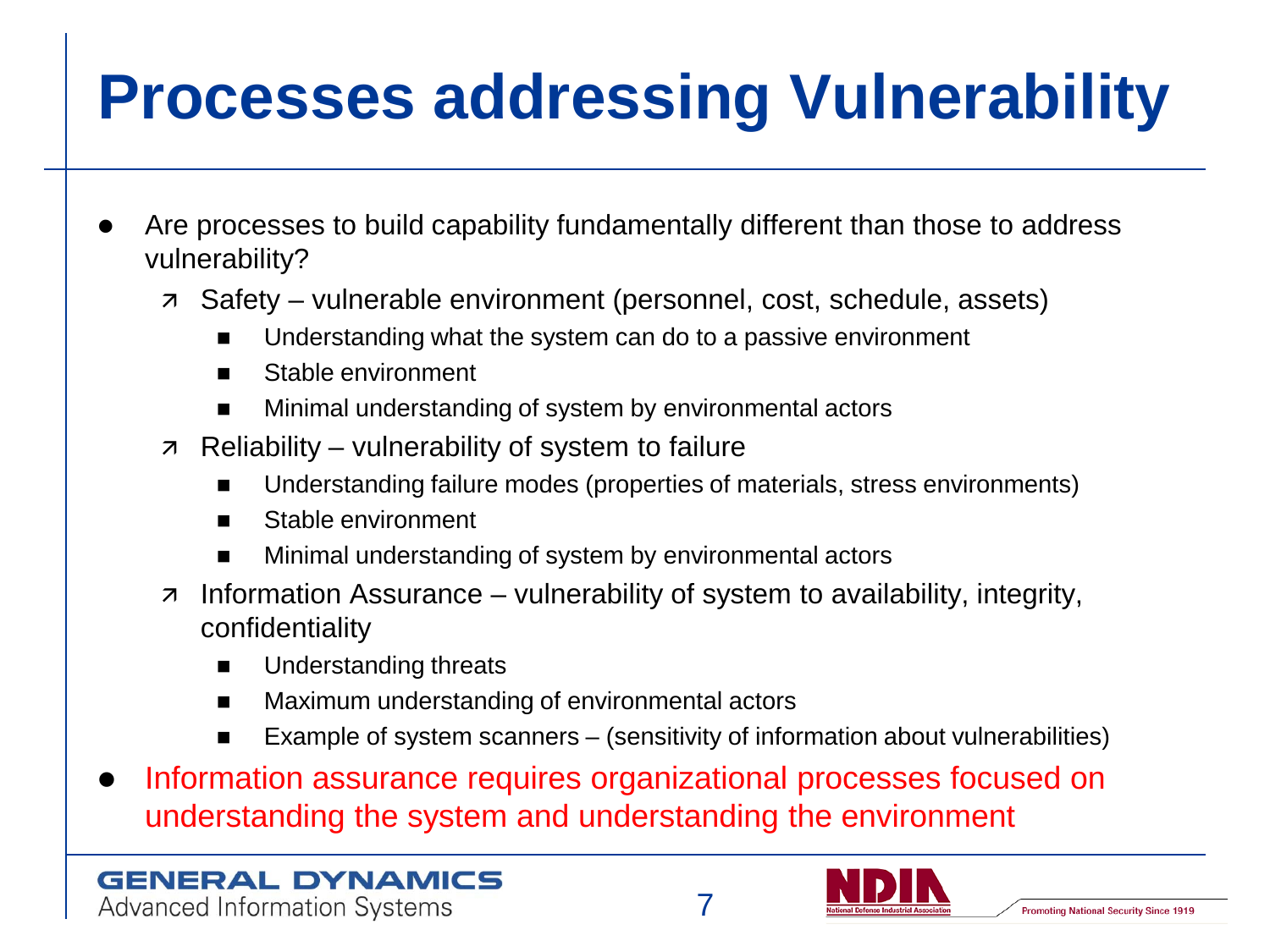## **Understanding**

- Understanding the system
	- Special tools (scanners, sniffers, wire shark, etc.)
	- System configuration accounting/management
- Understanding the environment
	- z Information Assurance Vulnerability Management (IAVM)
	- z Threat profiles, etc.



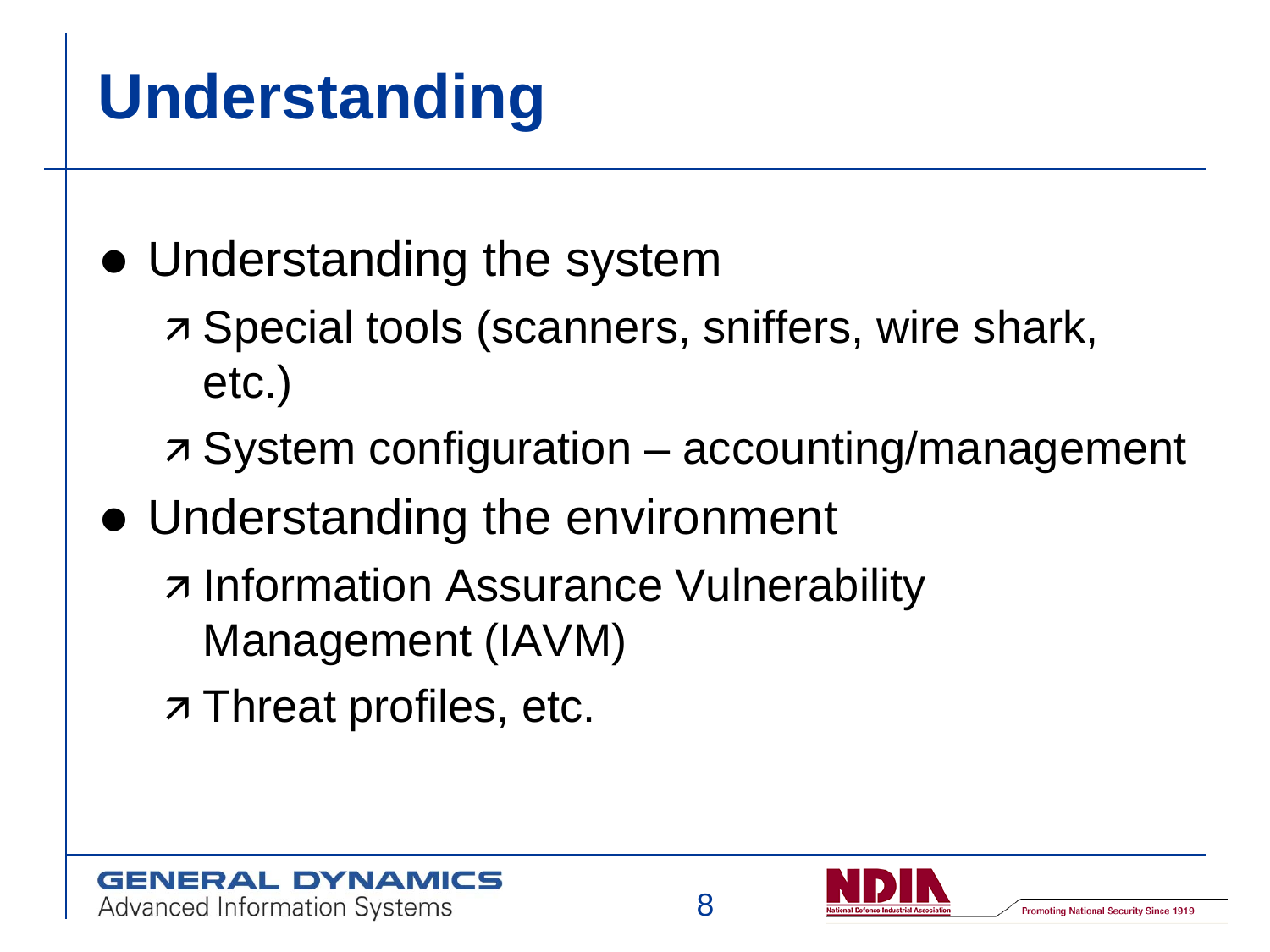#### **CMMI**

CMMI

#### **7 Capability Maturity Model Integration**

- **Processes can (and do) address vulnerability, but** emphasis is on capability (documentation, peer reviews, etc.)
- **France Strance in A How do you define measurable processes that** achieve an understanding of information systems and threat environments?
	- What is a defect in this process?
		- Proxies such as exploitable vulnerabilities found?
		- z Number of known vulnerabilities/fixes analyzed and applied?



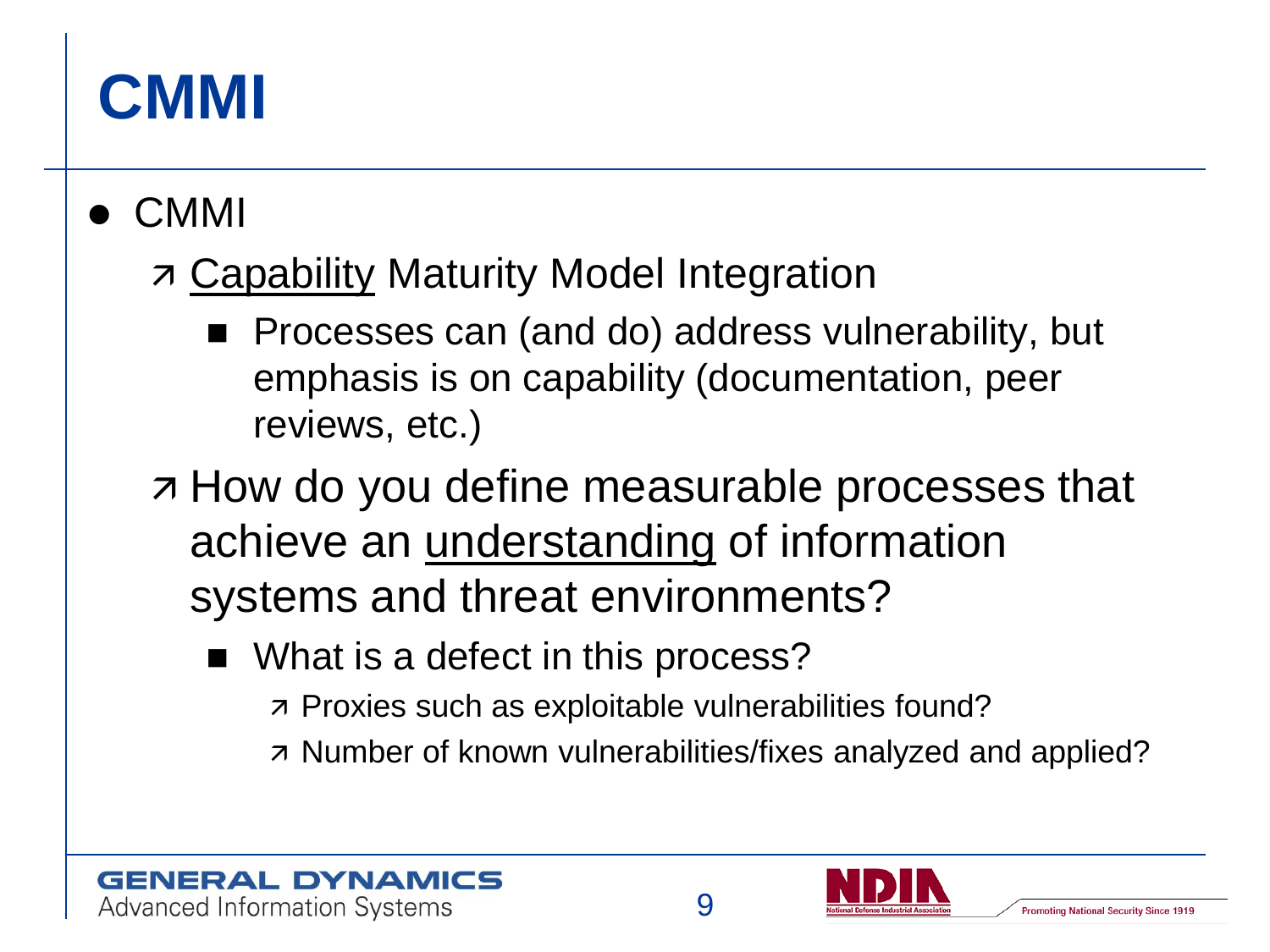#### **Measurement/Defects**

- Is it a defect if a system or organization is not vulnerable at time  $T_1$ , but is vulnerable at time  $T<sub>2</sub>$ ?
- A system/organization with no vulnerabilities would have crippled capabilities

z Tolerance/acceptance of risk

• IA community moving toward "Risk" Management" as overall philosophy What is a risk management defect?



10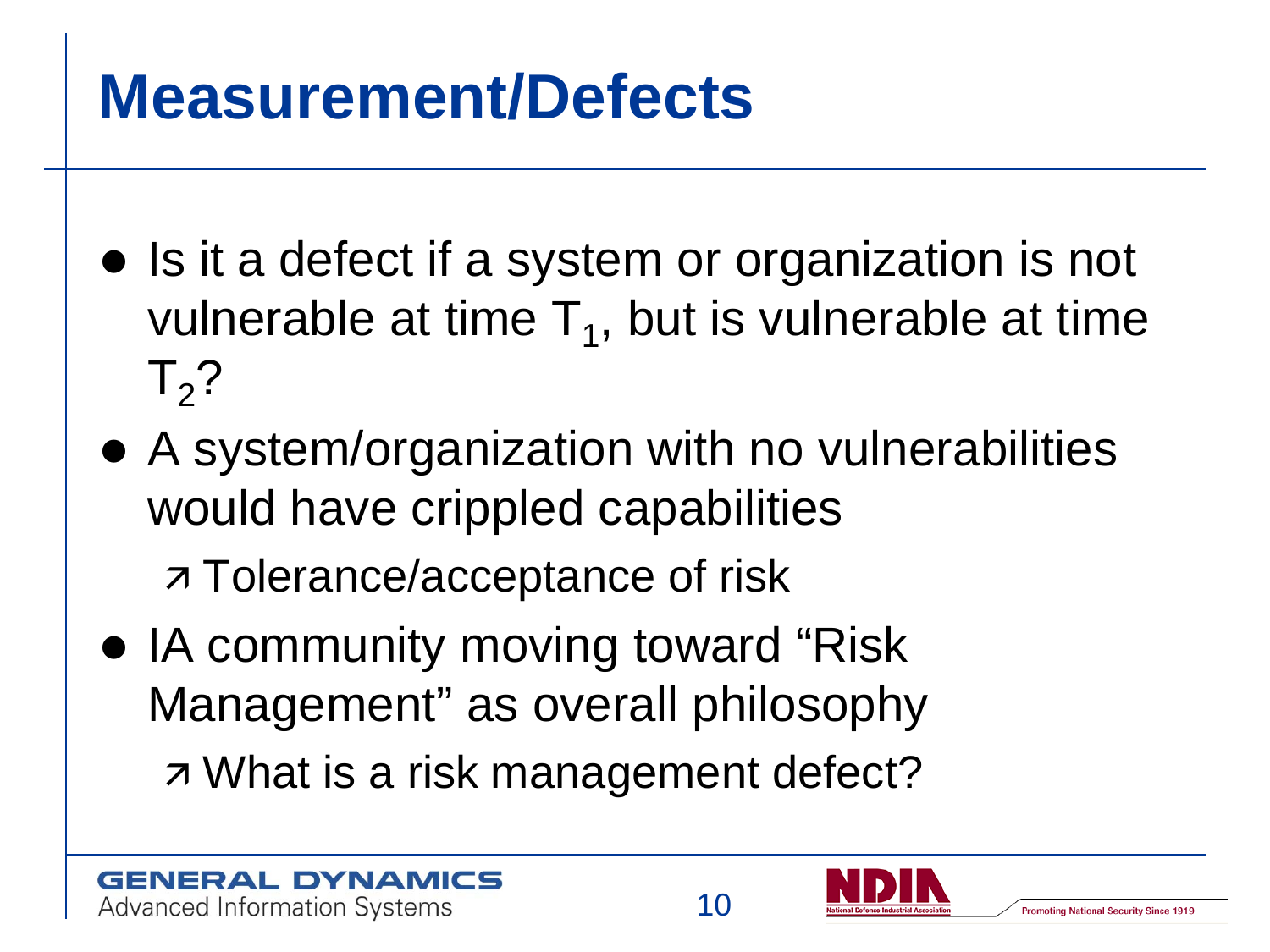### **Conclusions/Recommendations**

- Capability focus is amenable to efficiency Ratio of inputs to outputs (defect rates)
- Vulnerability focus is better addressed by effectiveness **7 Degree to which defined goals are met**
- Identify risk management processes/goals
- Migrate from defect focus to risk mitigation focus
- Measure success rate (risks mitigated per risks identified)



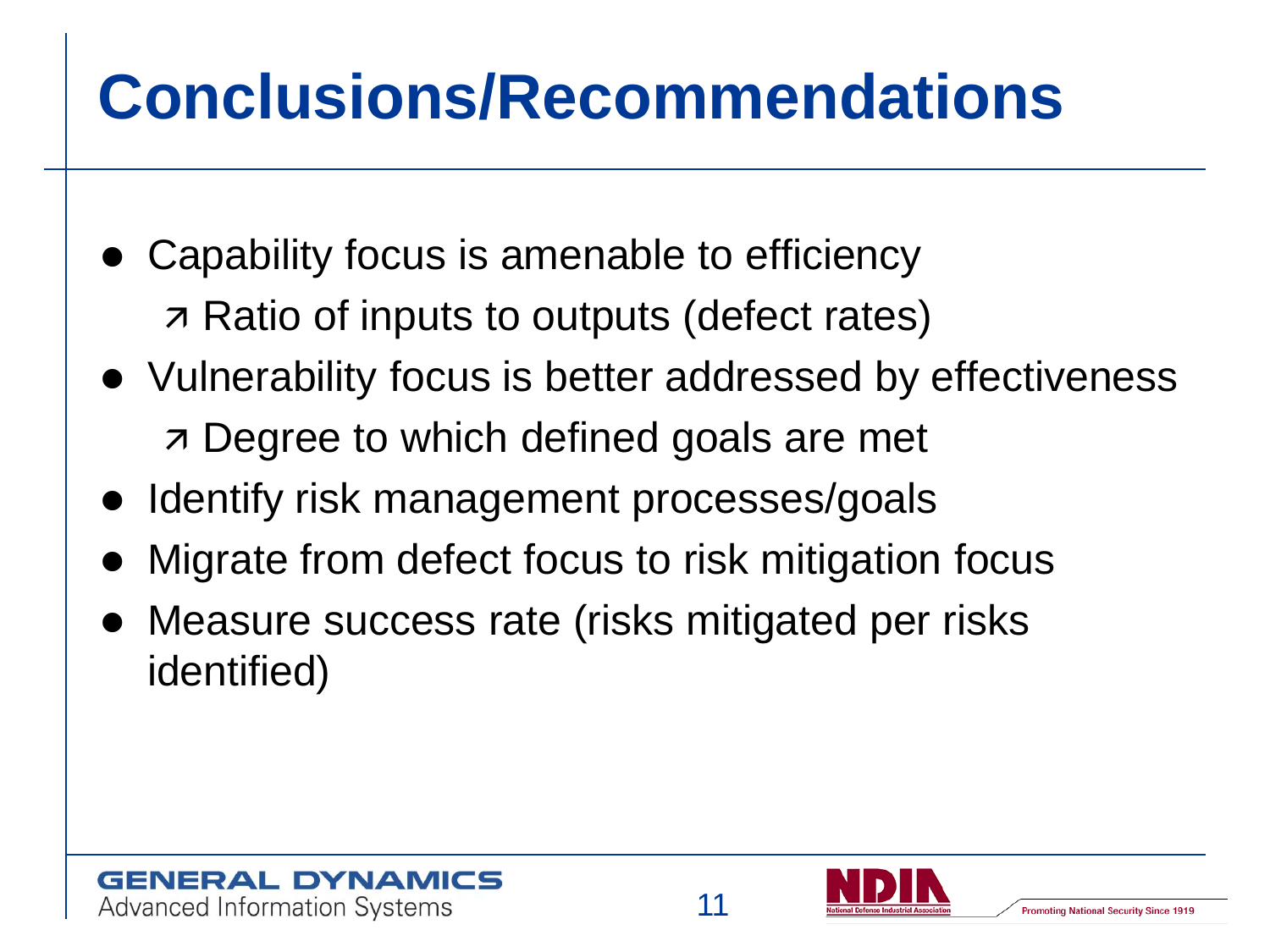